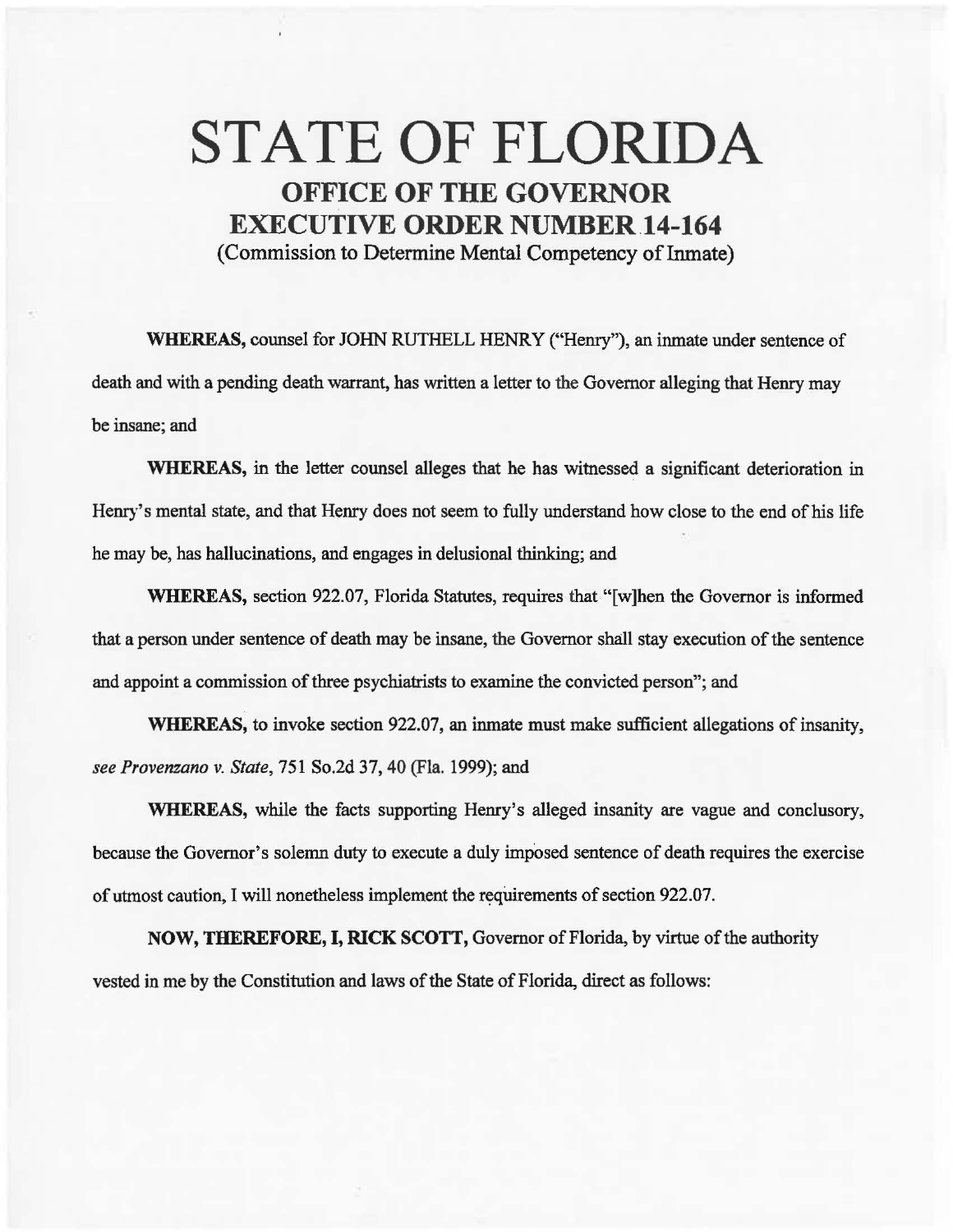A. The following psychiatrists are hereby appointed as a Commission to examine the mental condition of JOHN RUTHELL HENRY, pursuant to section 922.07, Florida Statutes:

- 1. Dr. Wade Myers
- 2. Dr. Donald Taylor
- 3. Dr. Tonia Werner

B. The above-named psychiatrists constitute the "Commission to Determine the Mental Competency of John Ruthell Henry." The Commission shall examine Henry to determine whether he understands the nature and effect of the death penalty and why it is to be imposed upon him. The examination shall take place with all three psychiatrists present at the same time. Counsel for Henry and counsel for the State, and any necessary correctional personnel, may be present at the examination. Counsel may not participate in the examination.

C. The examination shall be conducted on May 16, 2014. Upon completion of the examination, the Commission shall promptly, and by no later than close of business May 19, 2014, report its findings to my office.

D. The expenses incurred by the Commission for this examination and report shall be paid by the Department of Corrections.

E. The execution of sentence imposed upon Henry, scheduled for June 18, 2014 at 6:00 p.m., is hereby temporarily stayed pending receipt of the Commission's report. In the event that, after receiving the report, I decide that Henry has ''the mental capacity to understand the nature of the death penalty and why it was imposed on him," the execution of sentence imposed upon Henry will occur on June 18, 2014 at 6:00 p.m. In the event that, after receiving the Commission's report, I decide that Henry does not have "the mental capacity to understand the nature of the death penalty and why it was